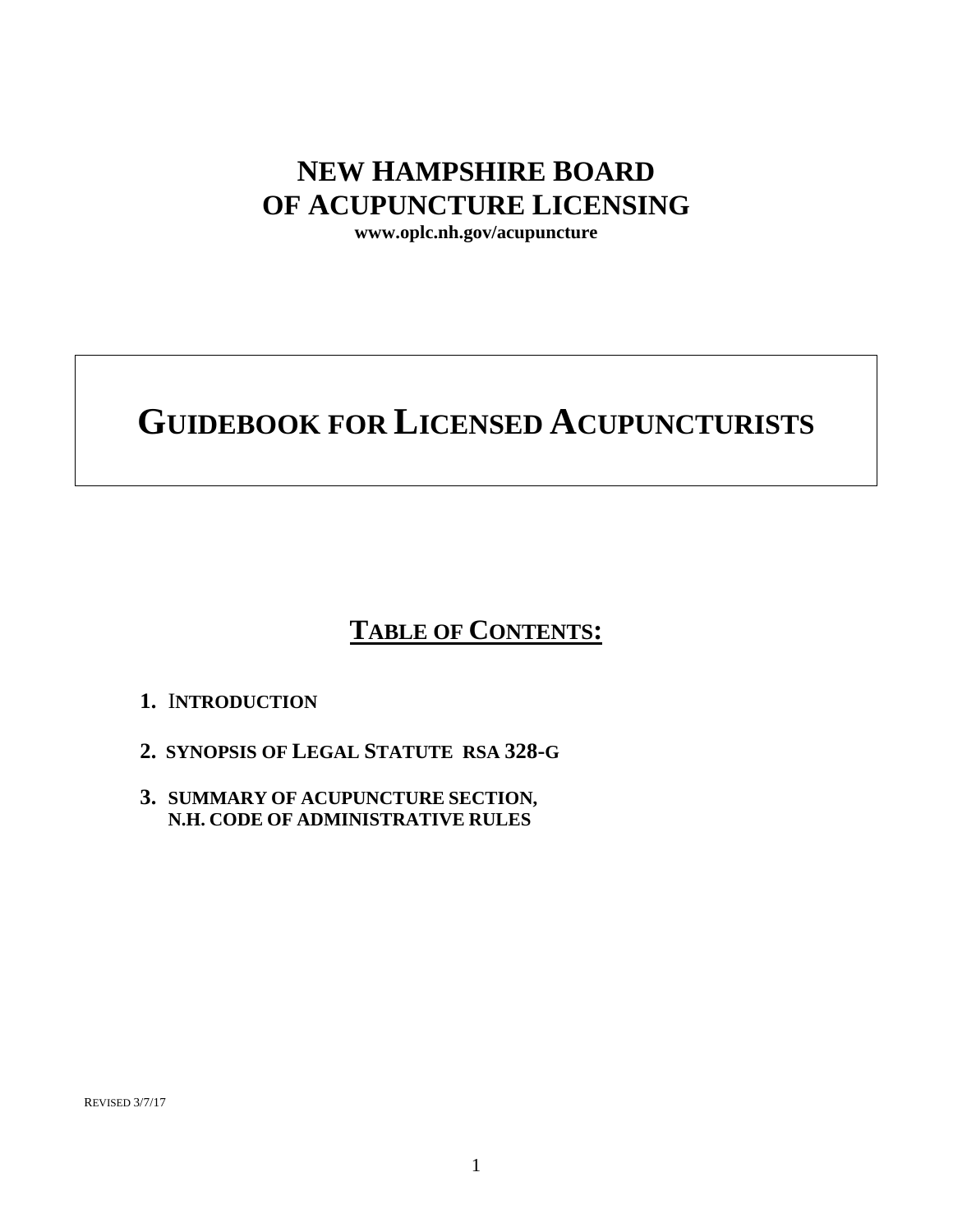## **1. INTRODUCTION**

## **WELCOME!**

This guidebook is intended to serve acupuncturists licensed in the state of New Hampshire as a reference to the state laws that govern acupuncture practice, and to the associated rules adopted by the New Hampshire Board of Acupuncture Licensing in accordance with state law.

The law, or statute, RSA 328-G was passed by the legislature and signed by Governor Jeanne Shaheen on June 30, 1997. The associated rules, written by the Board of Acupuncture Licensing, elaborate on the law for clarity and applicability. After public hearing, the rules were approved by the legislature in November 1999, granting the Board the authority to issue licenses.

**It is your obligation and responsibility to be aware of and to comply with the information contained in the statute and rules governing the practice of acupuncture in New Hampshire.**  This guidebook is a selective and summary overview of the statute and rules, designed to provide you with a convenient reference to the key elements.

You should at least read Chapters 500 & 600 at the end of this Guidebook before you begin practicing. Later please refer to the Chapter 400 section to familiarize yourself with the requirements for renewing your license in two years. Should any further questions arise about the law, regulations, and guidelines related to the practice of acupuncture, contact the Board of Acupuncture Licensing at (603) 271-9254 at Office of Professional Licensure and Certification, 121 South Fruit Street, Concord, NH 03301-3857. We also have a website with forms and all the relevant information resources www.oplc.nh.gov/acupuncture/

*Our very best wishes for success in your practice from the New Hampshire Board of Acupuncture Licensing!*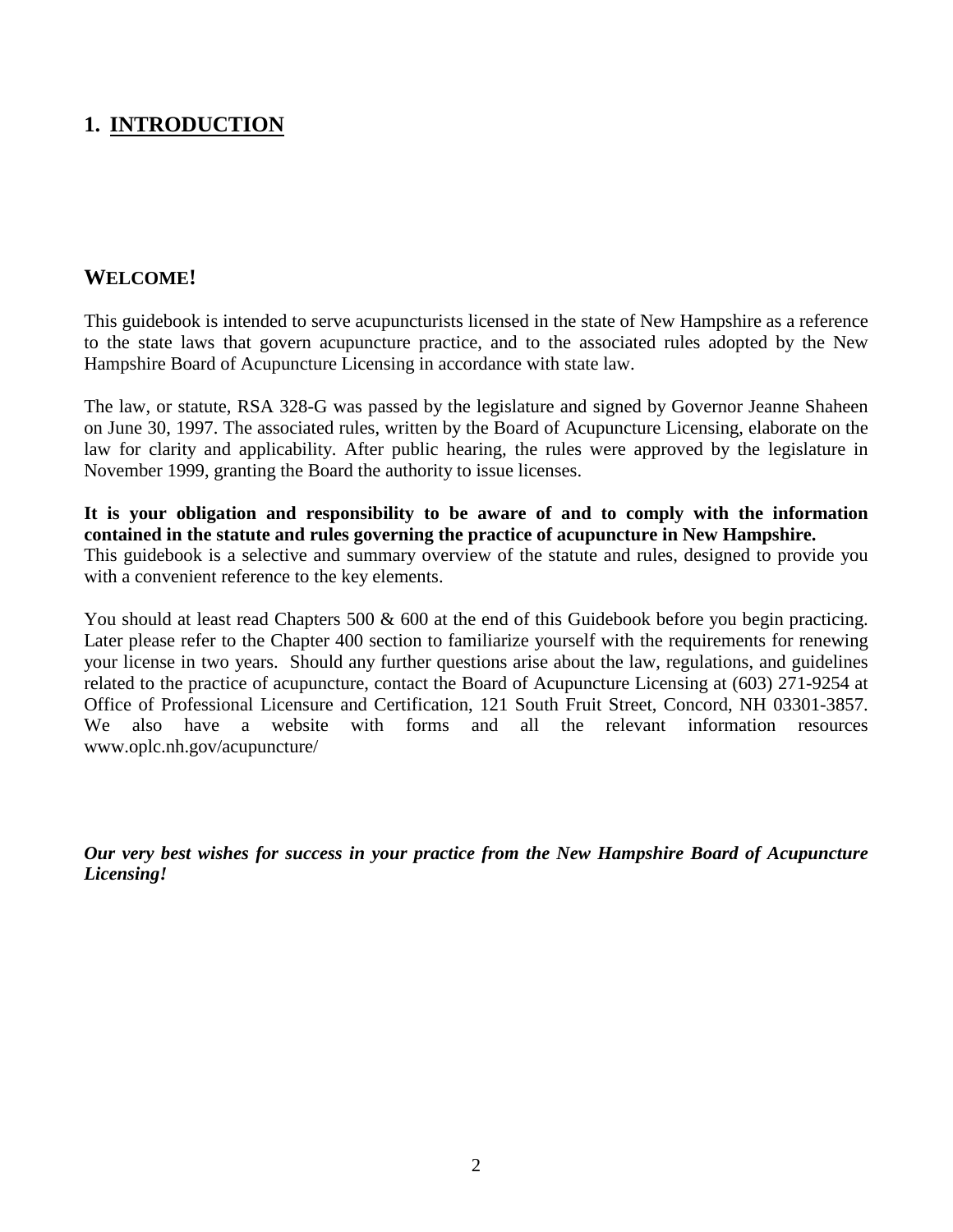## **2. A SYNOPSIS OF RSA 328-G: THE STATUTORY CHAPTER GOVERNING THE PRACTICE OF ACUPUNCTURE**

The purpose of this statutory chapter is to provide standards for the licensing and regulation of acupuncturists, to make available to the people of New Hampshire acupuncture and Oriental medical therapies practiced by qualified persons, and to identify qualified acupuncturists.

#### **THE BOARD OF ACUPUNCTURE LICENSING**

Members of the Board of Acupuncture Licensing (hereafter referred to as the Board) are appointed by the Governor and approved by the Executive Council. The Board consists of four acupuncturists who hold current, valid licenses to practice acupuncture under this chapter and who have been legal residents of this state for at least one year immediately prior to appointment. The Board also has a public member who must be at least 21 years old, must have been a resident of the state for the three years preceding appointment and must not be nor have been an acupuncturist nor have any financial interest in the profession. Board terms are three years in duration.

Board members are not financially liable for their actions as long as those actions are carried out in good faith and in concurrence with this chapter. The Board is part of the Office of Professional Licensure and Certification. Board members serve without pay except for mileage reimbursement for travel to and from meetings or in fulfillment of other Board duties. The Board holds regular meetings, at least twice a year, and makes public the time and place of all meetings. At least three Board members must be present to form a quorum. Every two years the Board elects a chairperson, a vice-chairperson, and a secretary from among its members.

A principal duty of the Board is to write and adopt rules following the mandated criteria and protocols of RSA 541-A, the Administrative Procedure Act. The Board is instructed to make rules pertaining to: applications and procedures for licensure and renewal; the scope of practice and definition of acupuncture; licensing fees; continuing education requirements; a public register of licensed acupuncturists; ethical and professional standards; a register of approved acupuncture schools; procedures for disciplinary hearings; the display of licenses; supervision of acupuncture students; temporary licensure of a visiting acupuncture teacher, and other matters necessary to properly administer this statutory chapter.

#### **SECTION RSA 328-G:9: LICENSURE REQUIREMENTS AND QUALIFICATIONS; WHO MAY PRACTICE ACUPUNCTURE IN NEW HAMPSHIRE; ACCEPTABLE USE OF TITLES**

In New Hampshire, only persons who are licensed under this chapter, RSA 328-G, may practice acupuncture, with the exception of those licensed under RSA 329 (Physicians and Surgeons, which includes M.D.s and D.O.s) and those licensed under RSA 328-E: 12 (Naturopathic doctors who meet further specialty requirements of their own licensure statute). Violation of this section is a Class A misdemeanor per RSA 328-G:14.

In New Hampshire, only medical doctors (M.D.s and D.O.s) and naturopathic doctors (N.D.s with acupuncture training) and acupuncturists validly licensed under this chapter (RSA 328-G) are allowed to hold themselves out to the public as practicing acupuncture or to use titles such as "Acupuncturist" or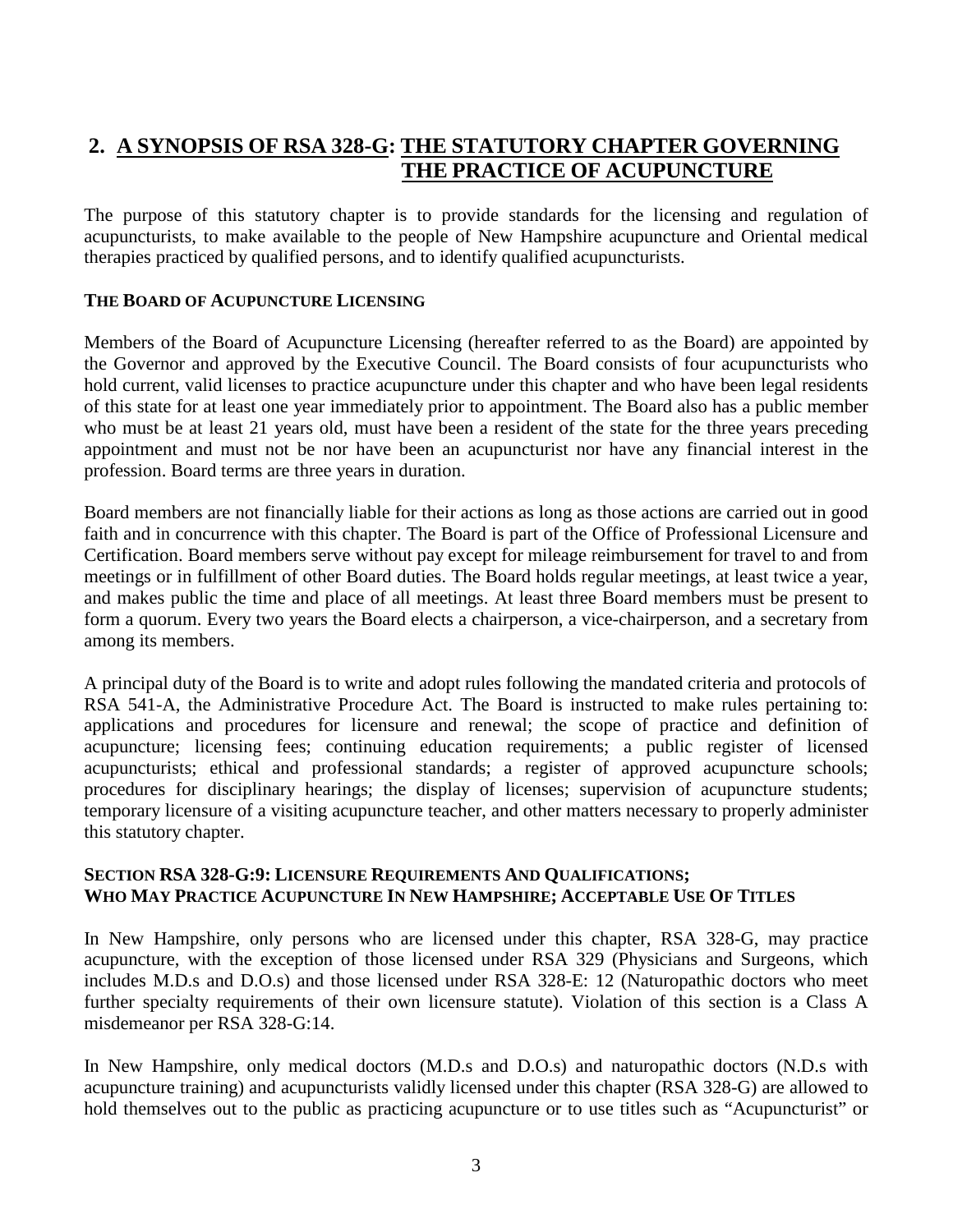"Certified Acupuncturist." The title "Licensed Acupuncturist" (L.Ac. or Lic.Ac.) is to be used exclusively by those licensed under this Chapter. Those licensed under this Chapter, however, may not hold themselves out to the public as a physician or doctor or use any such title or insignia in a way that implies that that credential relates to the provision of acupuncture services.

Anyone who is licensed under this Chapter must comply with this Chapter or be subject to refused renewal, limitation, revocation, or suspension of his/her license.

This chapter does not limit, interfere with or prevent any other health care professionals from practicing within the scope of their profession's New Hampshire license, but it does prohibit them from calling themselves acupuncturists or saying that they practice acupuncture. Chiropractors (licensed under RSA 316-A) who have been practicing acupuncture prior to July 1, 1997 may petition the acupuncture licensing board for an exemption to the requirements of this chapter. The Board will consider their educational qualifications and clinical experience in determining whether an exemption is warranted.

#### **LICENSE RENEWAL**

Licenses are issued for two years and will be renewed biennially based on procedures and fees established by the Board. Thirty (30) total Continuing Education Units (CEUs) and/or Professional Development Activity (PDA) points are required for each biennial period.

#### **RSA 328-G:10: SCOPE OF PRACTICE**

The scope of practice of licensed acupuncturists includes the "allied techniques and modalities of Oriental medicine, both traditional and modern." It includes: diagnostic procedures; electrical and magnetic stimulation; moxibustion and other forms of heat therapy; cupping and scraping techniques; dietary, nutritional and herbal therapies; life-style counseling; acupressure, and massage. *Acupuncturists must use sterile, disposable, one-use needles and must use Clean Needle Technique.* The Board is empowered to further define the scope of practice in accordance with RSA 541-A.

Again, this section does not intend to interfere with the practice of other licensed health care professionals in New Hampshire, including chiropractors licensed under RSA 316-A, from "using limited adjunctive procedures."

#### **POWERS AND DUTIES OF THE BOARD**

The major duties of the Board are to ensure that its licensees meet minimum standards of proficiency and competency in order to protect the public health, safety and welfare, and to administer and enforce all provisions of this chapter applying to licensees and applicants and all rules adopted by the Board. Some other duties involve maintenance of records of all monies spent or received, records of the Board's acts and proceedings, a roster of all licensed acupuncturists, and records of all applications and examinations. All records of the Board are open to public inspection at all reasonable times. In any hearing or disciplinary proceeding related to this chapter, the Board has the right to subpoena witnesses, administer oaths, and compel the production of papers and records. When the Board proposes and ultimately adopts rules, those rules must be consistent with RSA 541-A, which specifies the state procedures for rulemaking. Rules must also be consistent with the acupuncture statute, other statutes and other rules adopted by other boards, commissions or agencies.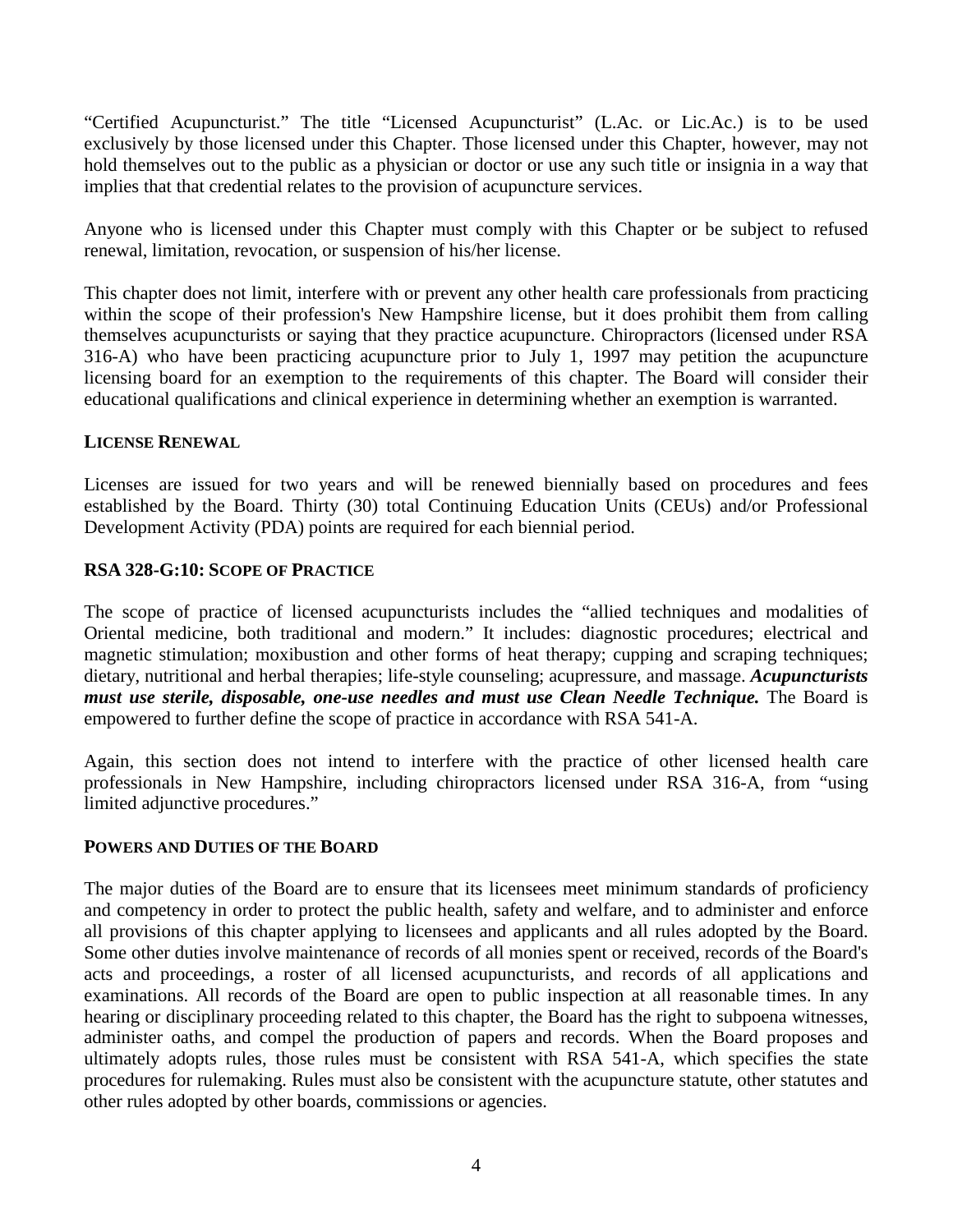#### **DISCIPLINARY ACTIONS**

The Board may undertake disciplinary action upon a licensee by its own initiative or if a written complaint has been made which specifies the misconduct. Sufficient grounds for a misconduct charge include: fraud or deceit in obtaining a license; conviction of a crime which demonstrates unfitness to practice acupuncture; violation of the ethical standards adopted under RSA 328-G: 7, V; demonstrable gross incompetence; addiction to alcohol or drugs which impacts a licensee's practice; a legal finding of mental incompetence; willful or repeated violations of this chapter, and/or suspension or revocation, without reinstatement, of a similar license in another jurisdiction. After a hearing conducted according to Board rules and in accordance with New Hampshire RSA 541-A, the Board may take disciplinary action by public or private reprimand; by suspension, limitation, or restriction of license; by revocation of license; and/or by assessment of fines. The amounts of fines are established by the Board, but a fine may not exceed \$2000 per offense or \$250 for each day the violation continues. A person whose license is suspended shall not continue to practice acupuncture.

The Board shall take no disciplinary action without a hearing. At least 14 days prior to a hearing, both parties to a disciplinary proceeding shall be served, either personally or by registered mail, with a written copy of the complaint filed and notice of the time and place for hearing. All complaints shall be objectively received and fairly heard by the Board, but no complaint shall be acted upon unless received in writing. A hearing shall be held on all written complaints received by the Board within three months from the date notice of a complaint was received by the accused, unless otherwise agreed to by the parties. Written notice of all disciplinary decisions made by the Board shall be given to both parties to the proceeding upon their issuance.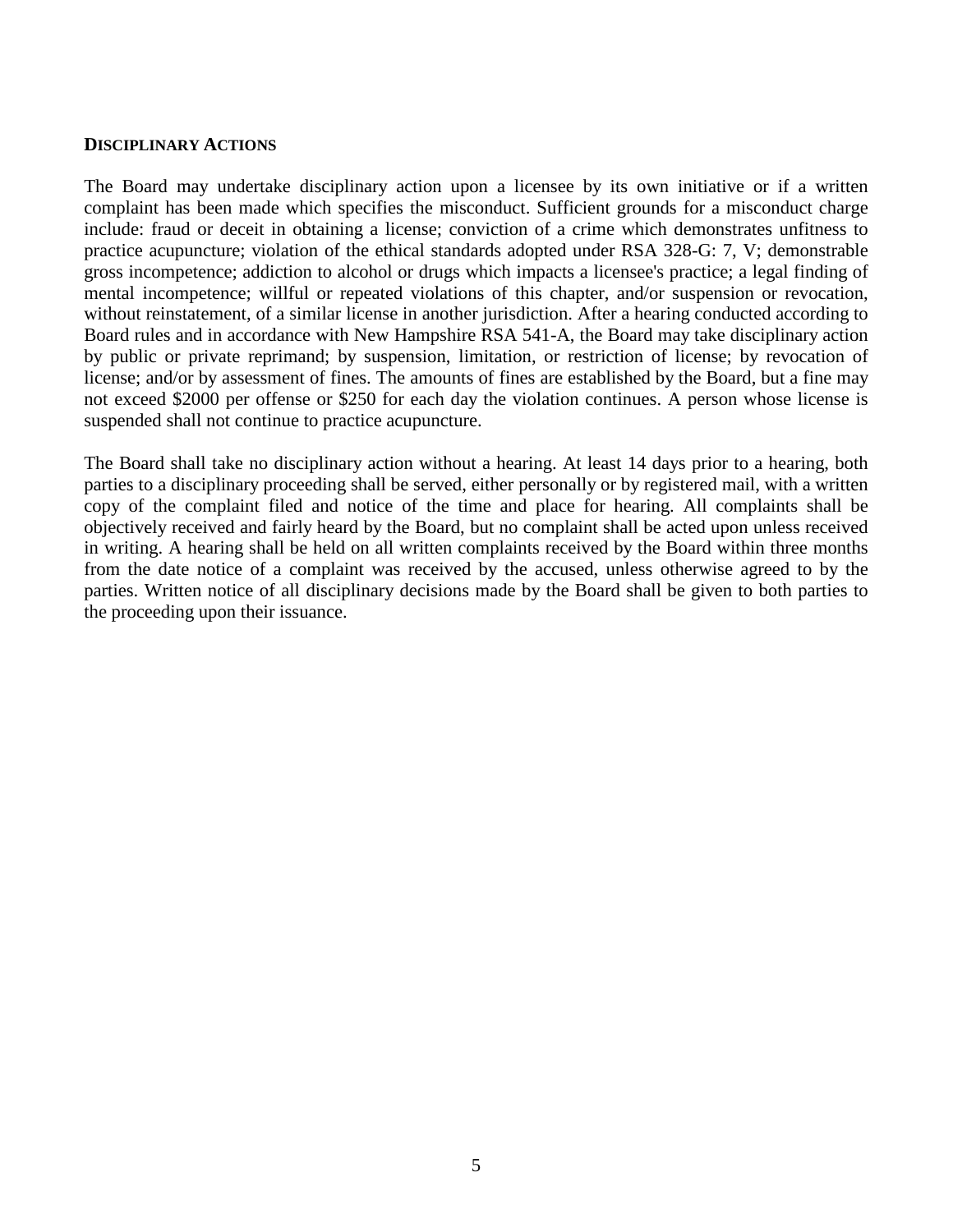## **3. SUMMARY OF ACUPUNCTURE SECTION, NEW HAMPSHIRE CODE OF ADMINISTRATIVE RULES**

## **CHAPTER 100**

The rules in Chapter 100 govern the areas of organization, definitions, and public information regarding the practice of acupuncture in New Hampshire. It begins by defining the responsibilities of the New Hampshire Board of Acupuncture Licensing to include:

- 1) Establishing operating rules;
- 2) Granting and issuing licenses and renewals;
- 3) Setting standards for continuing education requirements;
- 4) Refining the scope of practice for licensed acupuncturists as necessary, and
- 5) Setting and reinforcing professional standards for licensees.

In accordance with the laws of New Hampshire, the Board is also responsible for hearing complaints and overseeing any disciplinary proceedings against licensees that may result, including the assessment of fines against licensees.

Chapter 100 outlines pertinent definitions used throughout the statute and rules. You should become familiar with these definitions.

This chapter also defines the composition of the five-member Board and affiliated staff, as well as the office location and hours. It provides rules covering the maintenance of records related to Board activities and meetings and defines public access to such records. The frequency of Board meetings and issues regarding eligibility of Board members to participate in Board decisions are detailed. In cases where the Board establishes committees for investigative or other functions within its jurisdiction, Chapter 100 governs the roles of such committees.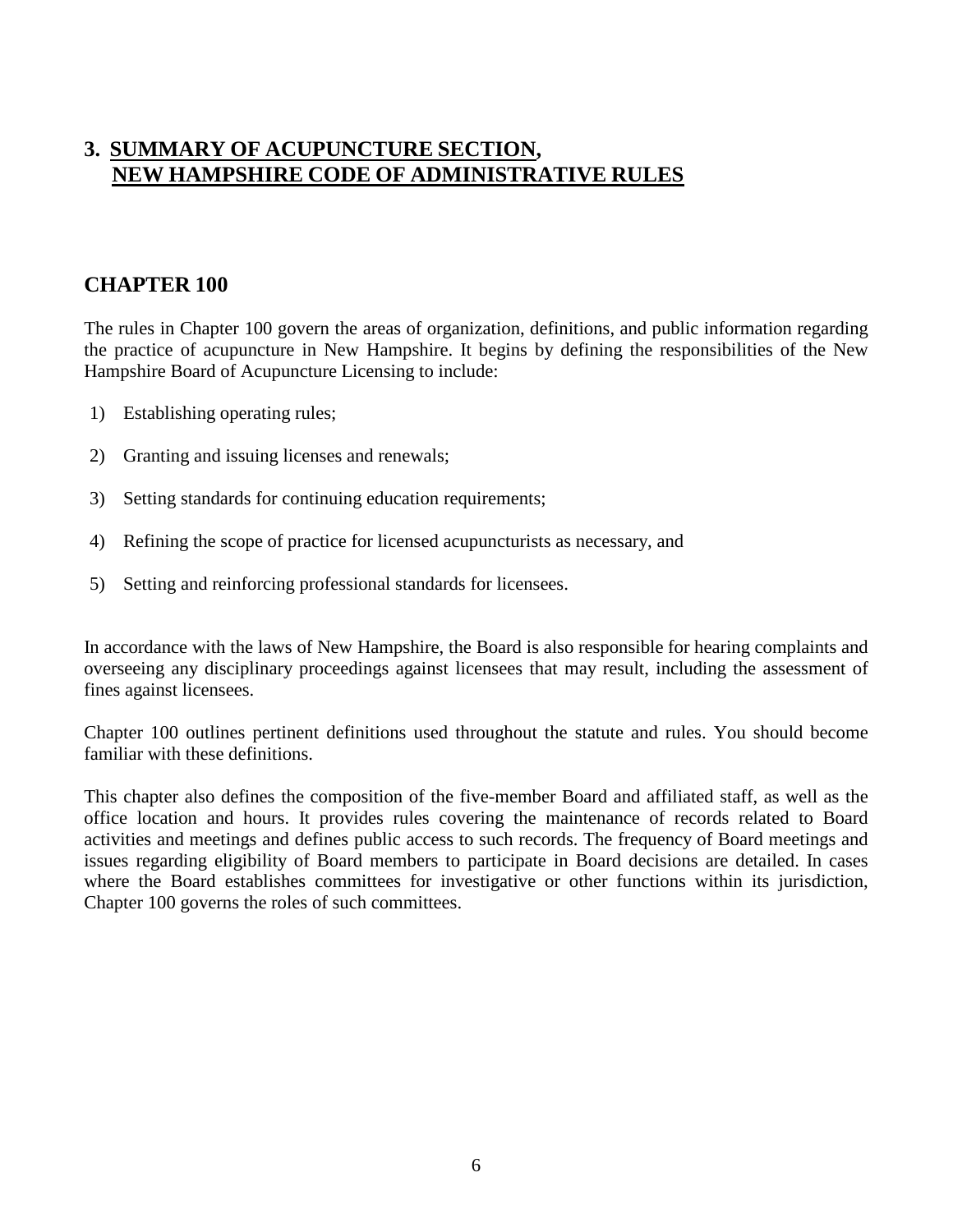## **CHAPTER 200**

The rules in Chapter 200 establish the process by which the New Hampshire Board of Acupuncture Licensing "shall conduct proceedings for the purpose of acquiring sufficient information to make fair and reasonable decisions on matters within its statutory jurisdiction, including decisions on applications and complaints filed against licensees. These proceedings shall secure a just, efficient and accurate resolution." (Acp 201.01)

Chapter 200, the longest chapter in the acupuncture rules, contains step-by-step instructions on how such proceedings (referred to above) should be conducted. **While these matters may not bear on your daily acupuncture practice, they are of critical importance if there is a complaint made against you, or if you want to file a complaint yourself, request an official clarification of some matter in the acupuncture statute or rules, or initiate a rule change.** Any of the above proceedings must be undertaken according to the rules elaborated in Chapter 200. Failure to observe the required procedures will result in the Board's refusal of non-compliant documents, possibly leading to a decision to resolve a matter in a manner that is not in your favor. (Acp 203.01)

Below is an overview of some of the matters covered in Chapter 200:

#### **COMPLAINTS, INVESTIGATIONS AND HEARINGS**

The Board may initiate an investigation based on a written complaint, or in response to information that comes to the Board's attention. Upon receipt of a complaint, the Board shall begin an investigation as specified in detail in Chapter 200. Some of the specific topics regarding complaints, investigations and hearings are:

- 1) Termination of an investigation by settlement agreement (Acp 204.02(c));
- 2) Termination of an investigation by mediated settlement (Acp 204.02(d-h));
- 3) Rules governing investigations (Acp 204.03);
- 4) How a proceeding is begun, including timing of notice and what information must be included in the initial notice (Acp 206.02);
- 5) Representation by an attorney or lay representative (Acp 206.05 and 206.06);
- 6) Rules governing the submission of documents and complaints (Acp 207 and 208);
- 7) Rules governing subpoenas and pre-hearing conferences (Acp 212);
- 8) Rules regarding conduct of hearings (Acp 213), and
- 9) Decisions (Acp 214),
- 10) Rulemaking hearings (Acp 218).

#### **CHANGES TO THE RULES**

Acp 218 of Chapter 200 describes how the rules can be "adopted, amended or repealed". This section describes how any individual, licensee or non-licensee may begin this process. (Ultimately, rules can be changed only after a public hearing and by a hearing of the legislative committee.)

#### **DECLARATORY RULINGS**

Acp 216 of Chapter 200 details the procedure whereby a person may request that the Board make a ruling to clarify any matter within its jurisdiction.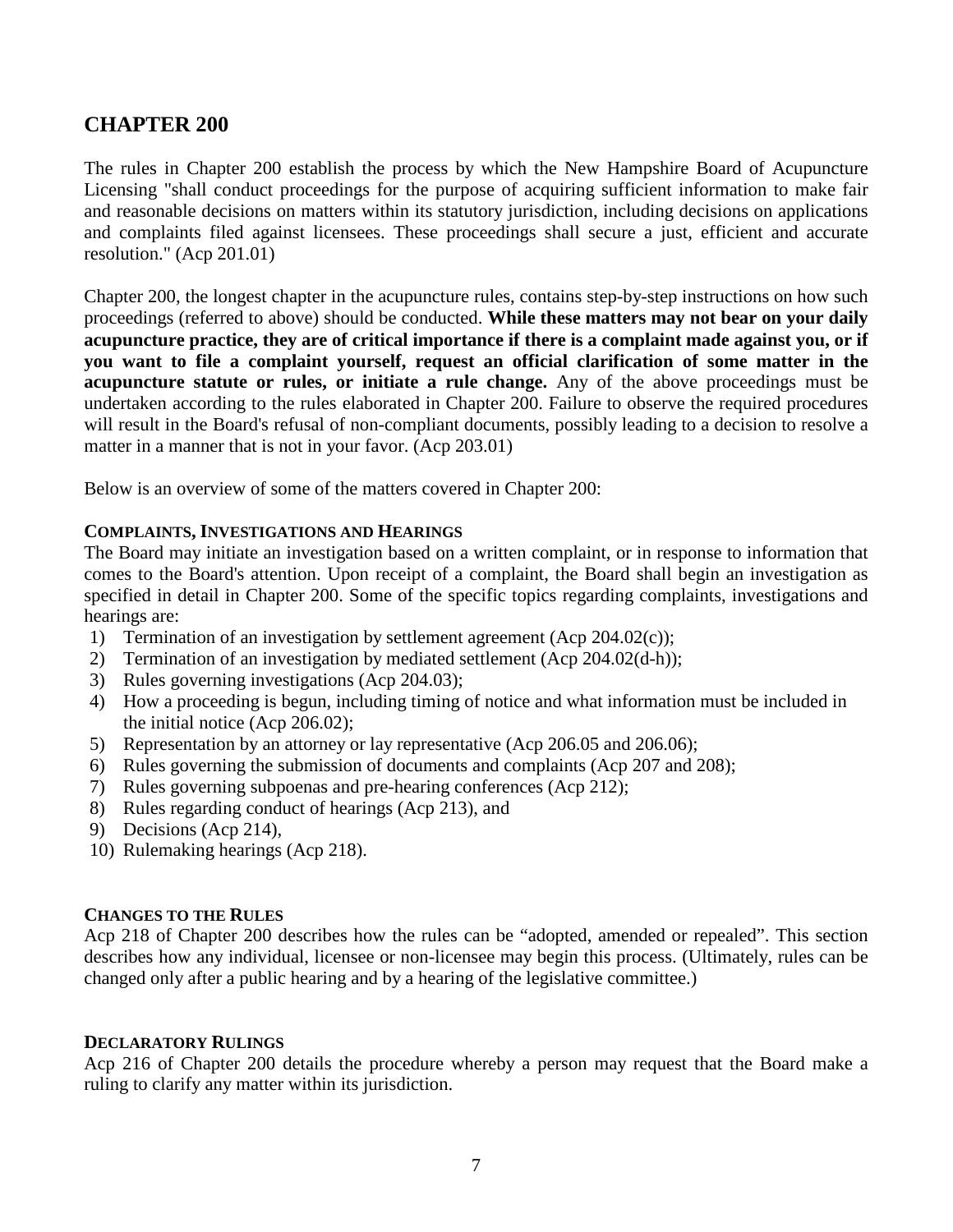## **CHAPTER 300**

Chapter 300 deals with licenses, licensing requirements, applications and fees. Acp 301.01 through Acp 302.05 largely describe the actual application procedure for regular licensing including a description of what qualifications are required of licensees and possible waivers of certain education requirements. Since this Guidebook is for those who are already licensed, those sections of Chapter 300 will not be reviewed here. You may want to read through these sections to familiarize yourself with what is allowable in New Hampshire.

#### **BOARD APPROVAL OF ACUPUNCTURE SCHOOLS**

The Board of Acupuncture Licensing approves US acupuncture schools that are ACAOM accredited or in candidacy. Beginning with the rules updated June 27, 2012 the Board accepts for licensing purposes, acupuncture education that is approved by the NCCAOM in earning the applicant's Certification in Acupuncture or Oriental medicine.

#### **VISITING TEACHERS**

The Board can grant a temporary 30-day license to a teacher of acupuncture or Oriental medicine who is visiting the state to teach a seminar or course. The applicant must submit a letter that includes his/her name, address, and phone number, and information about the course, such as the course name, dates, description, location and who is sponsoring the course, along with the appropriate fee, to the Board at least 60 days before the course starts. The teacher must have a license to practice acupuncture in another state or country, must conform to all public health requirements including use of disposable needles and use of Clean Needle Technique, and is not allowed to practice outside of the course itself or to collect fees for acupuncture treatments, other than as compensation for the course itself.

In the case of a periodic seminar-type course, which constitutes a single course and is scheduled to meet no more than six times in a year, the Board will grant an exception to the 30-day limitation.

#### **ACUPUNCTURE STUDENT INTERNS**

New Hampshire allows registered acupuncture student interns to temporarily practice acupuncture in a limited way with supervision, provided that the intern is sponsored by a New Hampshire licensed acupuncturist whose license is valid and in good standing. Sponsoring and supervising an intern entails a great deal of responsibility. The sponsor must submit specific information regarding the intern and the internship (see Section Acp 304.02(a) for details) and must agree to actively supervise the intern, to be physically present on the premises when the intern is treating patients, to identify the intern as such to patients, and to instruct the intern regarding relevant licensee responsibilities and the ethical and professional standards set forth in Acp 503.01 and Acp 503.02.

The internship may not begin until written Board approval has been received. The internship is approved for one year or until the intern's graduation or termination from the program of study, whichever comes first.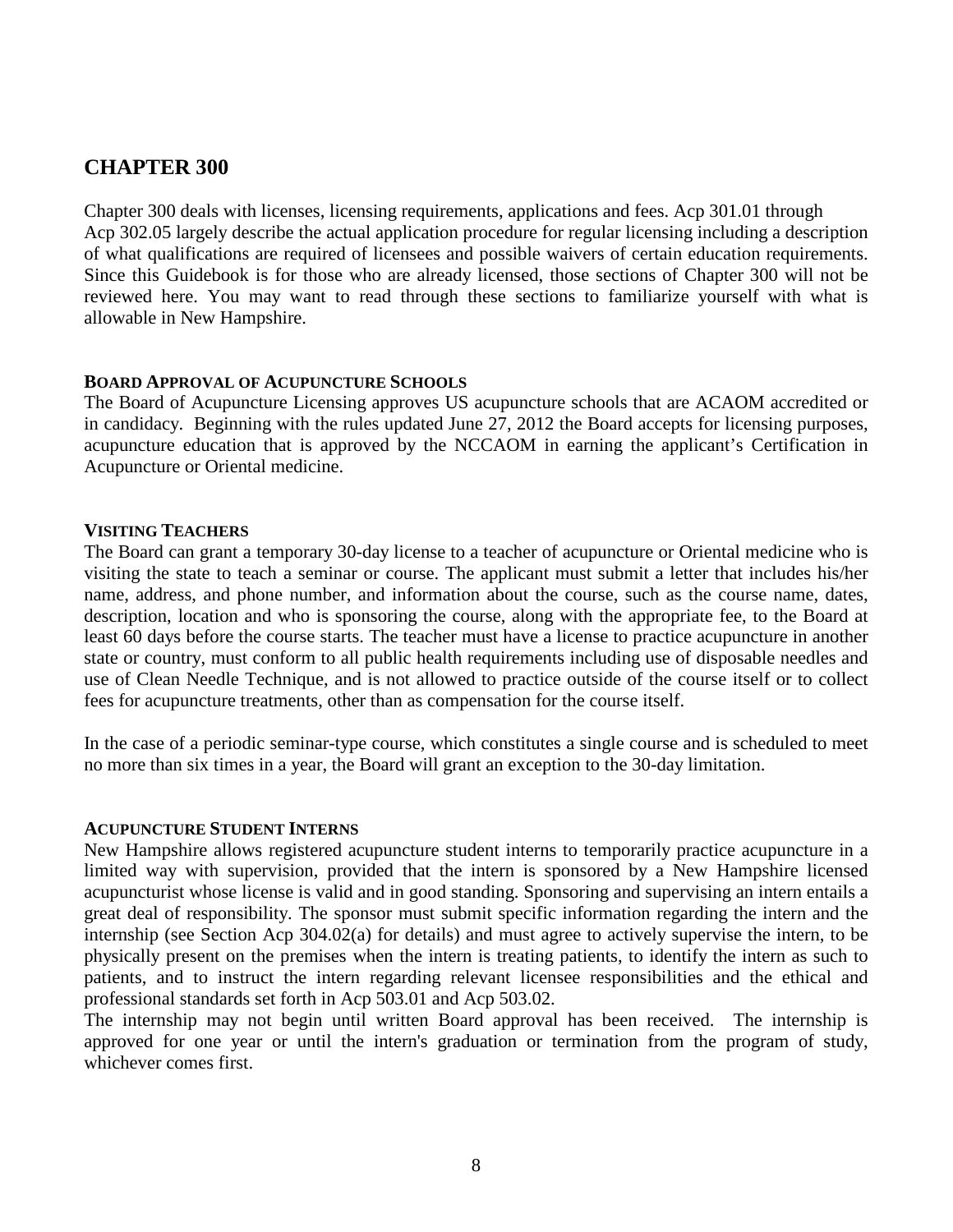#### **STUDENT OBSERVERS AND OFFICE ASSISTANTS**

Student observers and office assistants are allowed without the necessity of the application procedure described above, but it should be noted that student observers and office assistants may not diagnose, develop treatment plans or insert needles in patients. If they are to perform non-invasive procedures such as moxibustion or cupping, the licensee is responsible for their training in the safe implementation of these procedures and for insuring that all instruments, materials, and waste are handled according to OSHA standards.

#### **EXEMPTIONS FOR CHIROPRACTORS**

Chiropractors in New Hampshire are allowed to request an exemption to the statute, RSA 328-G, if they:

- 1) Apply to the Board;
- 2) Verify that they were New Hampshire licensed chiropractors as of 7/1/97;
- 3) Provide evidence they were practicing acupuncture prior to 7/1/97;
- 4) Verify a minimum of 500 hours of acupuncture education;
- 5) Pass the NCCAOM examination and become NCCAOM certified, and
- 6) Submit to the Board a copy of all documentation that has been sent to the NCCAOM to qualify them to sit for examination.

#### **PUBLIC INFORMATION ABOUT LICENSED ACUPUNCTURISTS**

The Board maintains a roster of all licensed acupuncturists and will make such a directory available upon request. It will include the licensee's name, professional address, license number and date of issuance, and status of the license.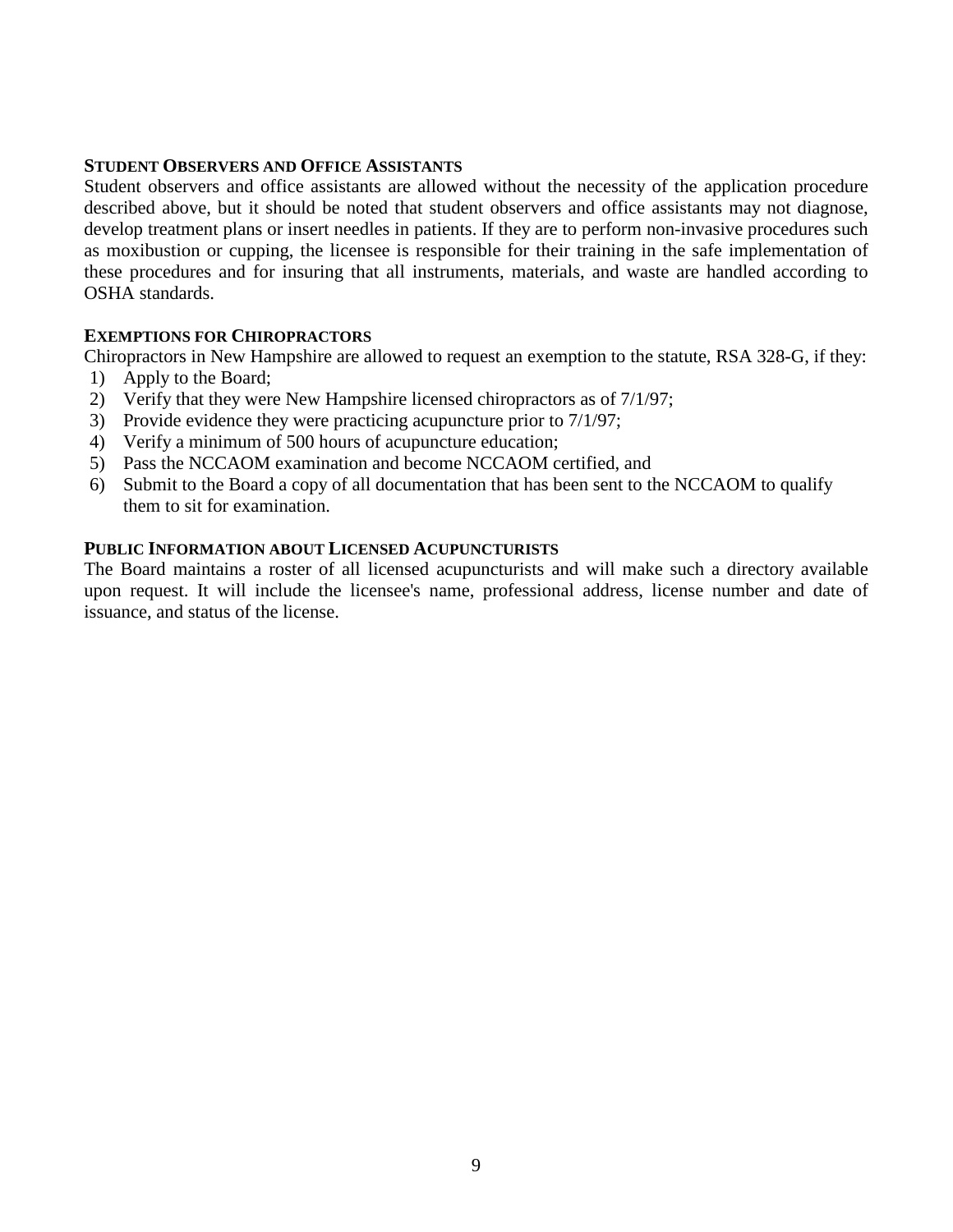## **CHAPTER 400**

Chapter 400 deals with renewal of licenses, continuing education requirements and disciplinary sanctions that can be made against a licensee.

#### **RENEWAL REQUIREMENTS**

Initial licenses and renewal licenses are valid for two years. The fee for a renewal license is \$110.00, which includes a \$25.00 nonrefundable application fee.

The Board will send a renewal application to your **home** mailing address that we have on file, as this changes less often than business addresses. You are responsible for giving the Board address changes. You will also find the renewal application form on our website if you do not receive one in the mail. *\*You are ultimately responsible for ensuring that you renew your license on time.* 

**If you wish to renew your license, you must submit the following to the Board at least 30 days, but not more than 90 days, prior to the date of license expiration:**

- **1) A completed renewal application;**
- **2) A check, bank check, or money order for \$110 payable to Treasurer, State of New Hampshire;**
- **3) Appropriate documentation of 30 units of Continuing Education.**
- **4) Affirmation that applicant is currently NCCAOM certified, with expiration date.**

If you do not meet the requirements for a license renewal or do not submit the materials by the required deadline you may not practice acupuncture until these requirements are met and a new or renewal license is granted. (See Acp 401.02 for more details.)

#### **CONTINUING EDUCATION**

You are required to complete 30 Board-approved units of Continuing Education Units (CEUs) or Professional Development Activities (PDAs) and to submit verification of participation in these activities for every two-year licensing period.

**If you have not completed 30 CEUs or PDAs in time for your license renewal, you must suspend practicing acupuncture immediately. You must file a petition with the Board that proposes a specific timetable for completing specified courses or activities to fulfill the requirement. You must suspend practicing acupuncture on the date of license expiration until your renewal license is granted.** 

If you do not submit such a petition **prior** to your license expiration, you must suspend practicing acupuncture immediately. You will then have to apply for a *new* license again in order to resume practicing acupuncture. In order to resume practice you will need to go through the entire licensing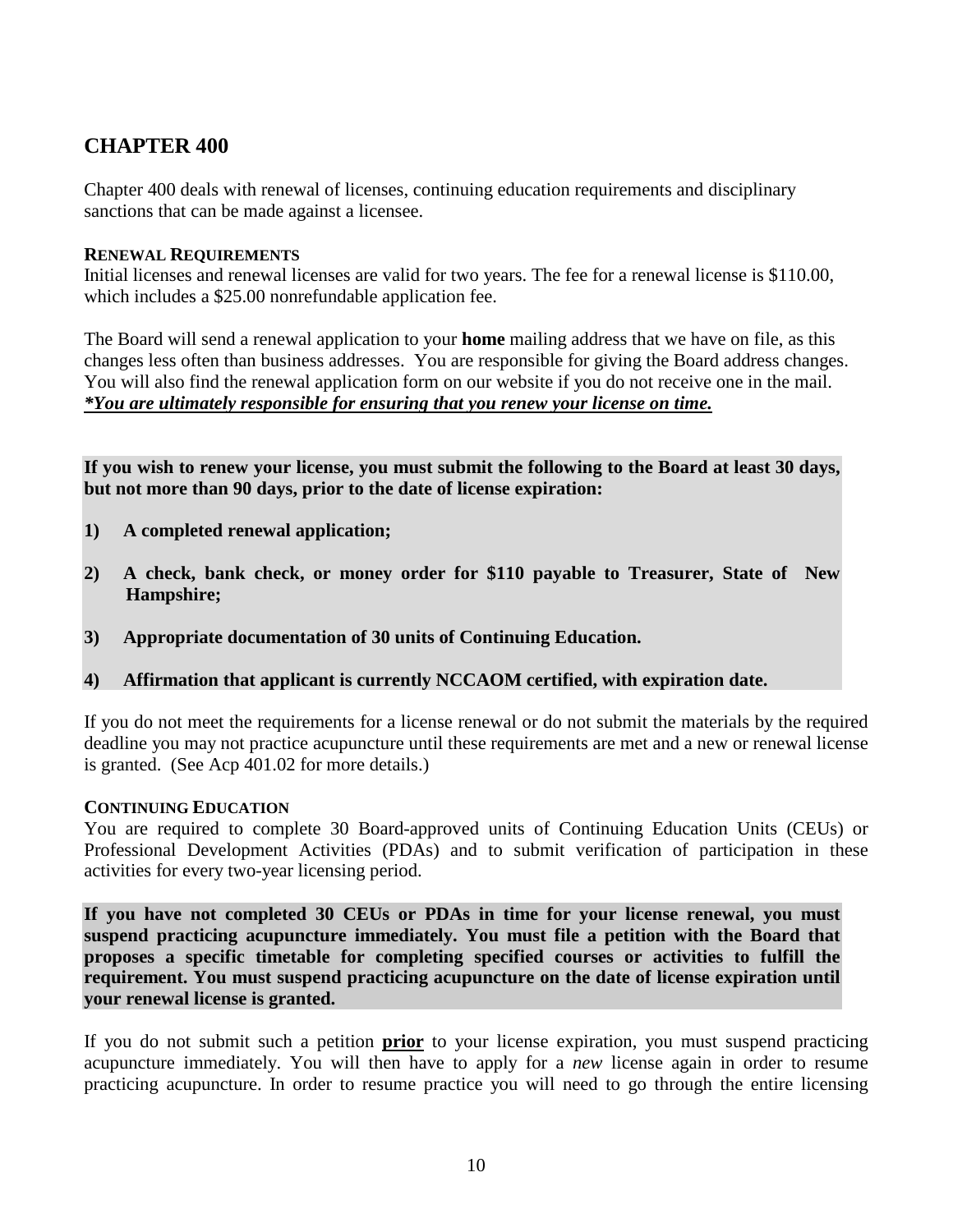procedure again, according to any new current license requirements at the time, pay the \$110.00 initial license fee and wait until the next quarterly Board meeting to approve a new license.

## **If you earn more than 30 CEUs or PDAs in the two-year period, any points in excess of 30 may be carried over to fulfill the requirement of the NEXT two-year period ONLY, if needed. Excess points may not be carried forward into subsequent biennia.**

## **CEUs**

There are numerous ways to earn CEUs. The most common method is to take courses that grant CEUs. Courses by Internet, teleconference, CD-ROM etc. as distance education are acceptable if otherwise approved for provider and content. These courses must be relevant to the practice of Oriental medicine and "provide skills and knowledge that enhance an acupuncturist's practice," including:

- 1) Oriental medical theory, techniques, nutrition, and herbology;
- 2) Western sciences such as Anatomy, Physiology, Pathology, Biochemistry, Microbiology, Psychology, Nutrition, History of Medicine, Medical terminology, and Medical ethics;
- 3) The study of Oriental languages, t'ai chi, and qi gong, and/or
- 4) Any area of expertise under The Scope of Practice of Licensed Acupuncturists (Acp 601.03).

## **Courses are acceptable which are:**

- 1) Taught at schools that are ACAOM accredited, in candidacy, or Board approved;
- 2) Offered for credit at accredited colleges or universities;
- 3) Approved by the NCCAOM (their Recertification Guidebook is a good resource for approved course topics) *as long as NH accepts the course content \*see below*;
- 4) Approved by Continuing Education committees of the American Association of Acupuncture and Oriental Medicine (AAAOM) or other national professional healthcare associations;
- 5) Approved by other state licensing Boards or offered through state professional organizations following state Board requirements.

## *\*Courses in business, management, insurance billing, and practice building are not eligible in NH.*

**Courses offered by sponsors other than those listed above must be pre-approved by the Board**. The instructor or sponsor must send a letter requesting approval at least 60 days prior to the starting date of the class. We have a form for Pre-approval of CEU on the website or this request must contain the following:

- 1) Name, address, and phone of sponsoring agency or contact person;
- 2) Title, location, and date of the course;
- 3) Description of all relevant subjects to be covered;
- 4) Course objective and any other descriptive material about the course;
- 5) Course syllabus, schedule with hourly breakdown, and list of required textbooks and/or equipment;
- 6) Name(s) and professional qualifications of the instructor(s);
- 7) Statement that attendance shall be checked at least twice per session, and
- 8) Statement that attendees who are present for the entire course will receive an attendance certificate.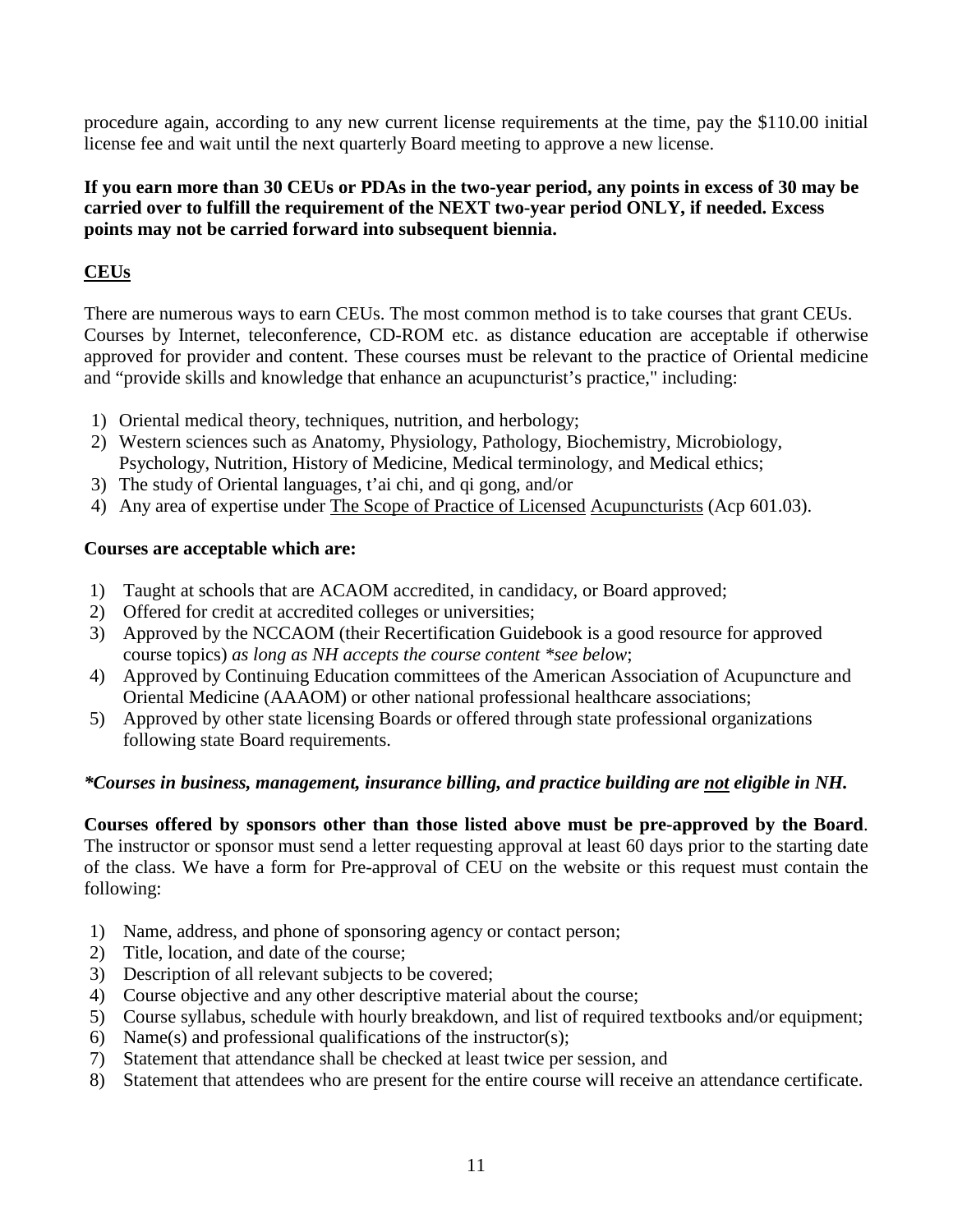Upon approving a course, the Board will issue a letter of approval including the number of CEUs qualified and will maintain a list of pre-approved courses. In general, one hour of classroom time equals one CEU.

## **PDAS**

Professional Development Activities (PDAs) also fulfill the continuing education requirement, but as with CEUs, it is required that licensees provide verification of the activities, which may include:

- 1) Research in Oriental medicine or other health related fields;
- 2) Publication in the field of Oriental medicine;
- 3) Teaching courses in acupuncture, Oriental medicine, or related topics;
- 4) Clinical supervision for formal school or for a formal apprenticeship, or
- 5) Supervised clinical experience in Oriental medicine.

PDA points will be distributed as follows:

- 1) Every two hours of documented research equals one PDA;
- 2) Each published article equals ten PDAs;
- 3) Each book or major work published equals 30 PDAs;
- 4) Each hour teaching equals one PDA;
- 5) Each hour supervising acupuncture students equals one PDA, and
- 6) Each hour of supervised clinical experience under a senior acupuncturist equals one PDA.

## **DISCIPLINARY SANCTIONS (Acp 403)**

Licensees should be aware of possible disciplinary sanctions if the Board determines that misconduct has occurred. Possible sanctions include one or more of the following:

- 1) Public or private reprimand;
- 2) Suspension, limitation, or restriction of license;
- 3) Revocation of license, and
- 4) A fine which shall not exceed \$2000 per offense, or in the case of a continuing offense, \$250 for each day the violation continues.

Further considerations coming to bear on the matter of sanctions are listed in Acp 403.01(d), and guidelines for assessing fines in Acp 403.02.

## **IMMEDIATE LICENSE SUSPENSION**

When the Board receives information indicating that a licensee has engaged in dishonesty or misconduct that poses an immediate danger to life or health, the Board may suspend a license immediately for up to 10 working days while an official proceeding is commenced (Acp 403.03).

## **VOLUNTARY LICENSE SURRENDER**

It is possible that a licensee may choose to voluntarily surrender his/her license in response to a disciplinary proceeding, though this surrender will not prevent the Board from continuing the proceeding and imposing any appropriate sanctions (Acp 403.04).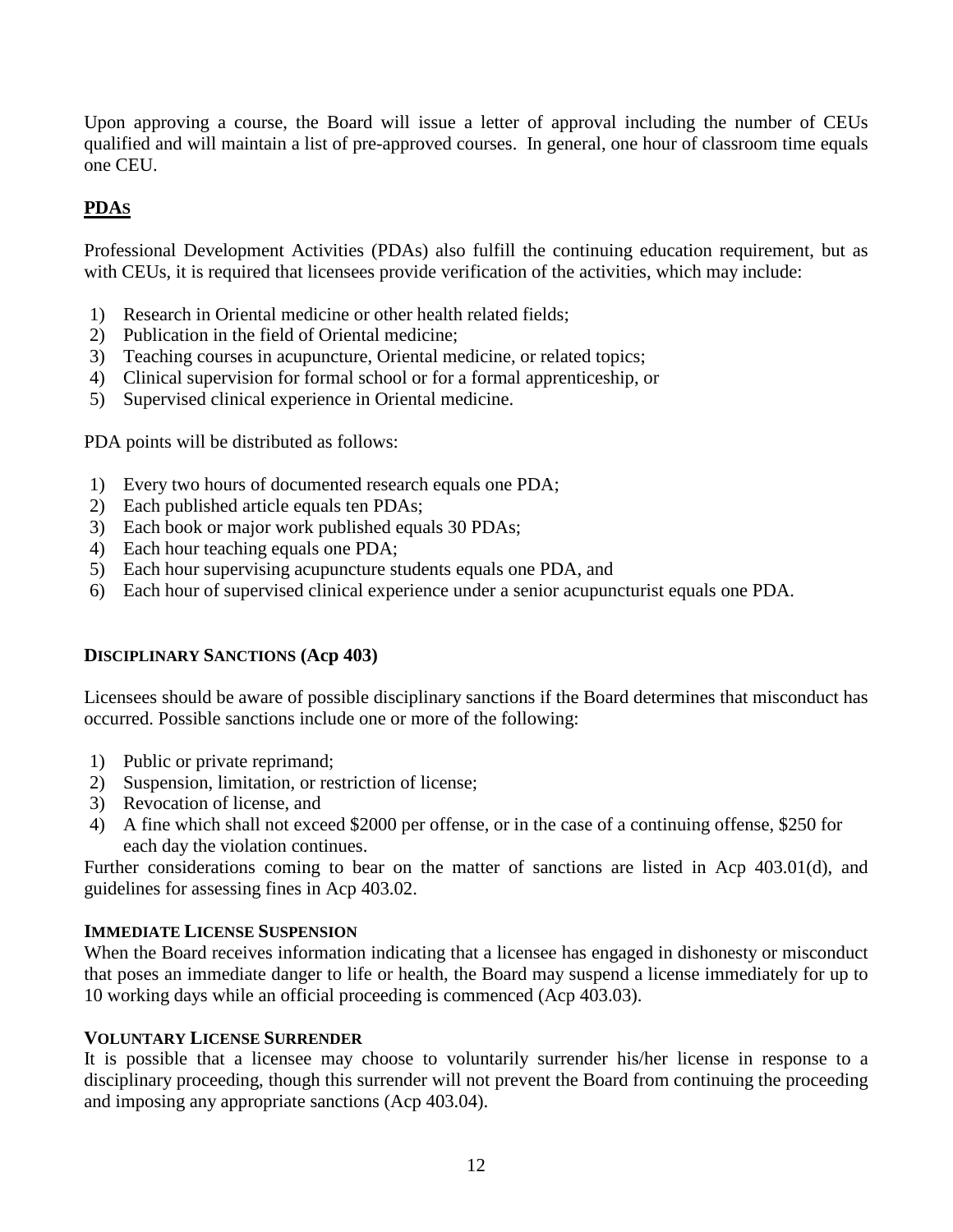#### **RECIPROCAL DISCIPLINE**

If the Board receives notice that a licensee has been subjected to suspension or revocation of a license in another jurisdiction without subsequent reinstatement, the licensee must demonstrate why reciprocal discipline should not be imposed in New Hampshire (Acp 403.05).

## **CHAPTER 500**

Chapter 500 deals with the responsibilities of licensees and the ethical and professional standards to which all licensees are bound. The following is a summary of what appears in Chapter 500. As in other chapters, if it is not clear what is required, consult the actual chapter in the Rules for the original wording.

#### **OBLIGATIONS OF A LICENSEE**

A licensee has the following general obligations to the Board:

- 1) To comply with its rules;
- 2) To be truthful to the Board in applications and documents;
- 3) To cooperate with the Board in investigations and requests for information, and
- 4) To keep the Board informed of a principal business address and all addresses where practicing.

Also, a licensee is obliged to report to the Board within 30 days:

- 1) Any change or abandonment of a business address including a secondary practice location;
- 2) Any disciplinary action taken against the licensee by a state, regional or national agency or association including the NCCAOM;
- 3) Any civil action or insurance claim filed against the licensee that alleges malpractice, and
- 4) Any decisions made in such civil actions or insurance claims.

In addition, a licensee shall:

- 1) Display a current New Hampshire acupuncture license at his or her primary place of business with photocopies of that license displayed at any secondary business locations;
- 2) Know, and have available for patients, information as to how a patient may contact the Board regarding complaints;
- 3) Maintain (for a minimum of seven years) complete and accurate records for each patient which include:

 Patient's name and address; Dates of treatment; Treatments given, and Fees charged.

- 4) Use only sterile, disposable, one-use needles, and use Clean Needle Technique.
- 5) Comply with all relevant state and federal rules regarding safe practice and the disposal of medical waste.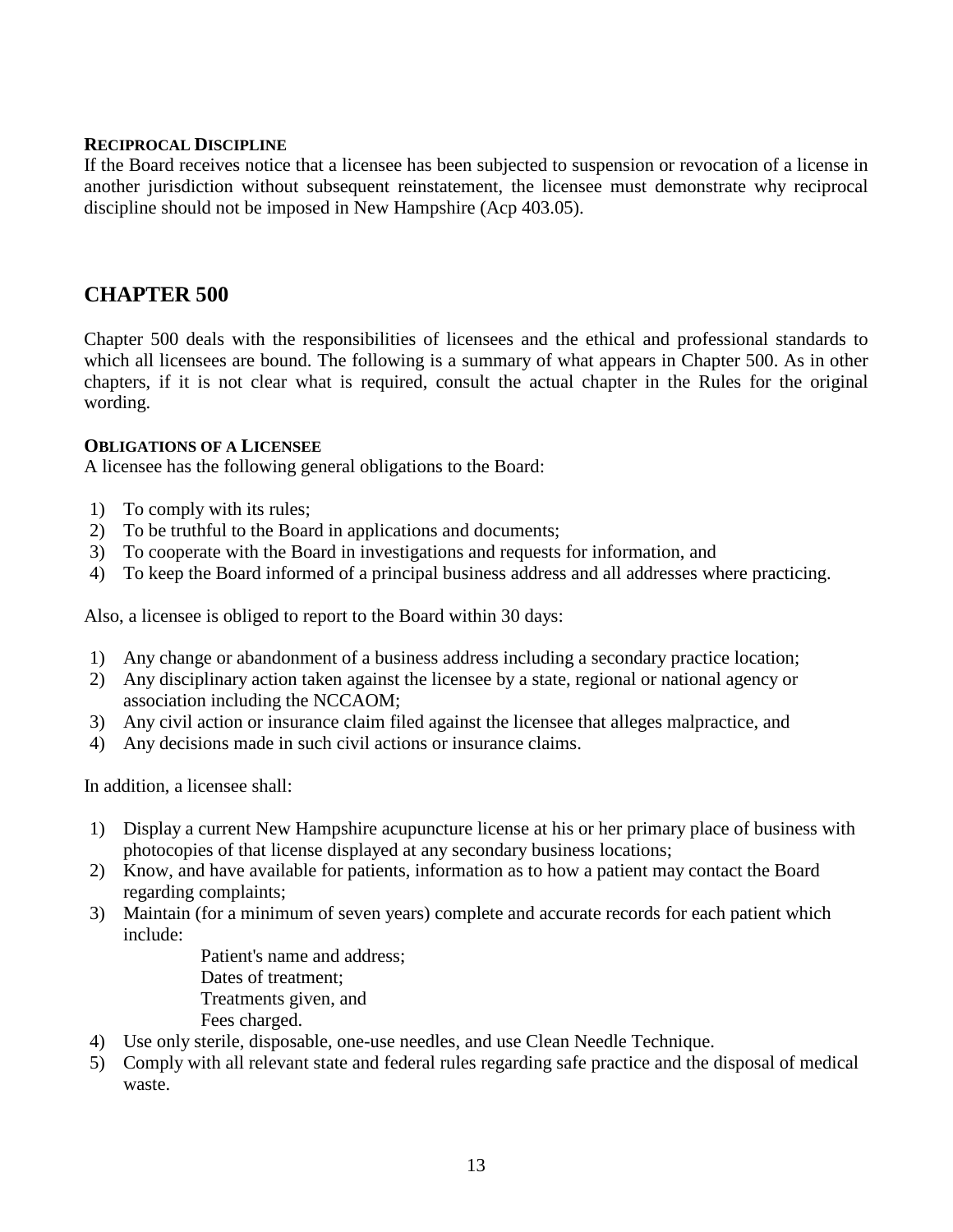In New Hampshire, a licensee may not use any designations or titles such as "Doctor" or "Dr." or "physician" in a way that implies that those credentials or titles relate to the practice of acupuncture.

#### **ETHICAL AND PROFESSIONAL STANDARDS**

The ethical and professional standards set forth in Chapter 500 bind all New Hampshire licensed acupuncturists. Violation of these standards may result in disciplinary sanctions, a restricted license or denial of a license or a license renewal.

## **NCCAOM CODE OF ETHICS AND ADDITIONAL ETHICAL STANDARDS**

All licensees are bound to adhere to the current Code of Ethics of the NCCAOM, to which you agreed as a condition of NCCAOM Certification. You may find the most recent version of the NCCAOM Code of Ethics at its website www.nccaom.org.

In addition, the following NH licensing ethical standards must be followed. A licensee shall:

- 1) Provide honest and accurate information in medical reports;
- 2) Report evidence of professional misconduct by another licensee that threatens life, health, or safety;
- 3) Maintain proper sexual boundaries by:
	- refraining from behavior that exploits the practitioner-patient relationship in a sexual way; and avoiding behavior that is sexual, seductive, suggestive or sexually demeaning, or behavior that could be reasonably interpreted as such, even when such behavior is initiated or consented to by the patient, and
- 4) Be truthful in advertising or representing him or herself to the public and avoid:
	- False, deceptive, or misleading statements;
	- Unreasonable or exaggerated claims of success;
	- Guarantees of success;
	- Claims or implications of professional superiority or of training that cannot be substantiated;
	- Unsubstantiated claims of expertise or certification of such in any specific areas of the scope of practice, and
	- Use of non-acupuncture graduate degrees in one's title without specifying the field.

## **CHAPTER 600**

Chapter 600 describes the scope of practice for licensed acupuncturists in New Hampshire. It largely contains a listing of descriptions and definitions of what is allowable, but also specifically requires that each licensee shall practice only within the scope of his or her training, expertise, and capability.

The scope of practice of licensed acupuncturists includes, but is not limited to:

- 1) Conventional needling, use of intradermals or press tacks, therapeutic bleeding, and ion pumping cords or bypass cords used in conjunction with inserted needles;
- 2) Surface stimulation with non-penetrating needles, magnets, tapping devices, pieces of metal, seeds and cups;